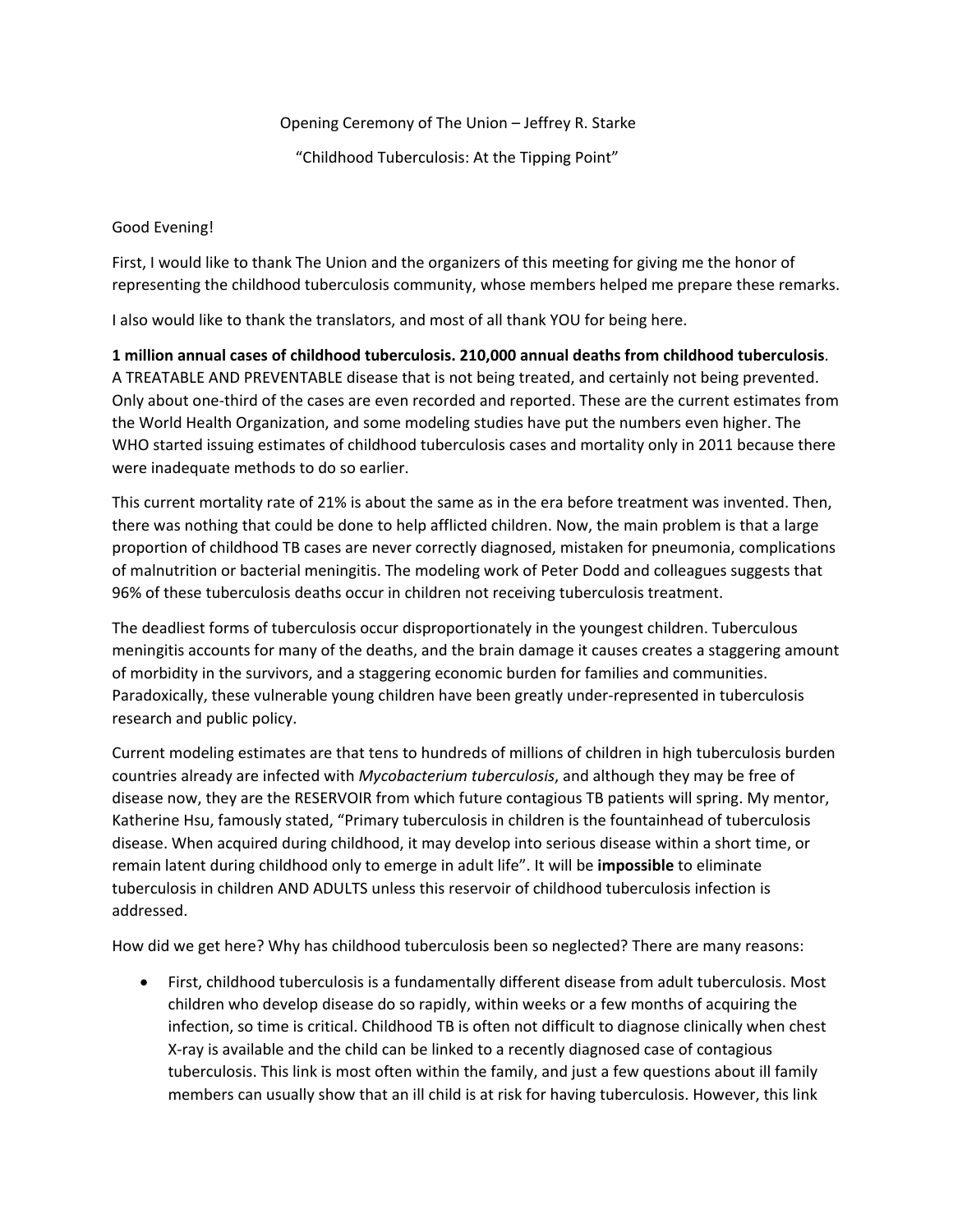requires an integrated and functional health care system that is lacking in many high burden areas. Children with tuberculosis have far fewer bacteria than adults and, as a result, detecting the germ using a microscope or a culture is difficult, positive, at best, 30% of the time, making tuberculosis in children difficult to confirm microbiologically. Several decades ago, it was decided to make microbiologic confirmation the main basis for tuberculosis case reporting in all ages; unfortunately, doing this ensured the exclusion of most children from tuberculosis reporting.

- Second, children with tuberculosis are rarely contagious, a "dead end" in terms of transmission. As a result, over-burdened and under-resourced tuberculosis programs have decided either actively or passively that children are less important than adults to address the overall burden of disease.
- Third, until recently the child health and survival communities did not consider tuberculosis as a priority item, because there were no accurate estimates of morbidity and mortality to justify their inclusion. **Childhood tuberculosis has been a concealed major contributor to child mortality.** As a result, there was no communication between tuberculosis and child health programs, and childhood TB fell into the chasm between these efforts. However, the recent estimates put tuberculosis squarely among the major causes of childhood morbidity and mortality, and the child health community is beginning to respond.
- Fourth, there was a perception among tuberculosis policy makers that treating adults was enough. If all the contagious adult TB is eliminated, no more children would get infected. As a result, children were rarely considered or even mentioned in many tuberculosis policy statements. I was told early in my career that the way to end childhood TB was to end adult TB. Even if this were true it would take generations to free the children of tuberculosis, with untold millions of children's lives lost.
- Fifth, most national and local tuberculosis programs in high burden countries did not have policies or guidelines for the evaluation and management of children. There was a lack of expertise among pediatricians and little involvement by them in tuberculosis programs.
- Finally, while the BCG vaccines prevent many cases of severe childhood tuberculosis, they are not effective enough to prevent many more, and other measures are needed. BCG should be given at birth – not at 6 weeks of age as is done is many locales – but that is not enough to protect children. Most children are infected by people they are close to, especially in the home. Contact tracing is the evaluation of people who "share the air" with a person with contagious tuberculosis so they can be treated to prevent them from developing the disease. This activity is extremely effective and inexpensive, and has been recommended for children for decades, yet has not been performed in most high-burden settings. This represents a completely lost opportunity to prevent a large proportion of childhood TB cases.

HOWEVER, despite all this, I believe that the tide has turned, and I am the most optimistic I have been in my 35 years of being a childhood tuberculosis physician. In his 2000 book, "The Tipping Point", Malcolm Gladwell described three basic elements of social epidemics that lead to fundamental change – THE TIPPING POINT:

1. The first element is how trends are often driven by a handful of exceptional people. As stated by the famous anthropologist, Margaret Mead, "Never doubt that a small group of thoughtful,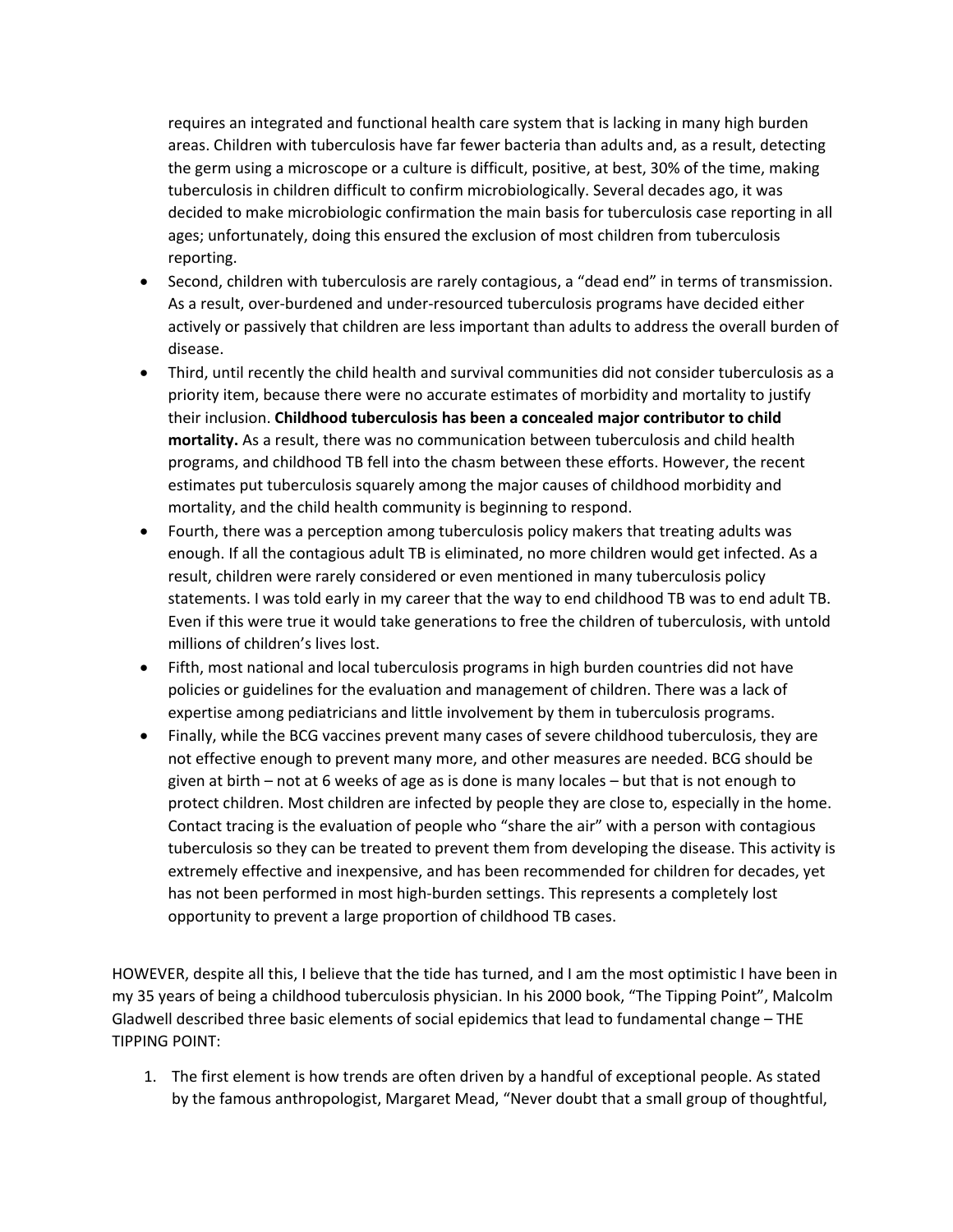committed citizens can change the world. Indeed, it is the only thing that ever has!" For me, this all started in 2011 when the European Centre for Disease Prevention and Control organized in Stockholm a meeting of international childhood tuberculosis experts, the first such meeting in several decades. The participants created a "Call to Action for Childhood TB" with a set of principles that provided the framework for advancement of the field. This meeting was the catalyst for international cooperation in research and clinical care in childhood tuberculosis, and it cemented the collaboration of a small but incredibly talented and dedicated group of childhood tuberculosis investigators and clinicians, leading to important advances in prevention, diagnosis and treatment.

- 2. The second element is determining how to make a "contagious" message memorable. This element includes both the technical aspects of improving childhood tuberculosis care, but also the messaging and branding of the efforts. The Union has been very active in this regard, as has the Childhood Tuberculosis Subgroup of the Stop TB Partnership. However, this is an area where much more needs to be done.
- 3. The third element of the tipping point is the central importance of the environment in changing behaviors. All public health is local, and each nation and community needs to determine what it needs to do to address childhood tuberculosis. This means we need to make fundamental changes in how we approach the disease and its prevention. It can no longer be seen as the purview only of tuberculosis programs, but must be integrated into other programs that serve children at risk for tuberculosis, especially maternal and child health programs, malnutrition programs, and HIV care programs.

Over the past 6 years there has been lots of good news and progress! Through the World Health Organization and several others, a series of evidence-based guidelines have been developed to help clinicians better manage all aspects of childhood tuberculosis. As a result, many high burden countries have updated their tuberculosis policies and guidelines to include the needs and management of children. Some high burden countries are starting to do contact tracing for newly diagnosed cases and determining the best methods for evaluating and treating the child contacts to prevent disease now and in the future. In India, Pakistan and Bangladesh, programs of door-to-door contact tracing and treatment are being carried out in particularly high burden neighborhoods. In 2013, The Union, WHO, Stop TB partnership, UNICEF and several other organizations published the Roadmap for Childhood Tuberculosis, a document that presents 10 fundamental principles and approaches for ending childhood tuberculosis. As a result, several organizations that are intimately involved in child health and survival, such as UNICEF, are now devoting time and resources to childhood tuberculosis. Through the efforts of organizations like the TB Alliance and USAID, new child-friendly drug formulations have been developed and deployed, making treatment of childhood tuberculosis easier. And there has emerged a whole new generation of incredibly bright and talented young researchers, clinicians and policy experts who have centered their careers on childhood tuberculosis.

## **1 million annual cases. 210,000 annual deaths.**

So, are we really at the tipping point for the elimination of childhood tuberculosis? I think we are, although it will take a great effort and fundamental changes in how the disease is approached in high burden settings. It will take a paradigm shift, to include children in all aspects of tuberculosis elimination and, for children, to put as much emphasis on prevention of tuberculosis as there should be on treating